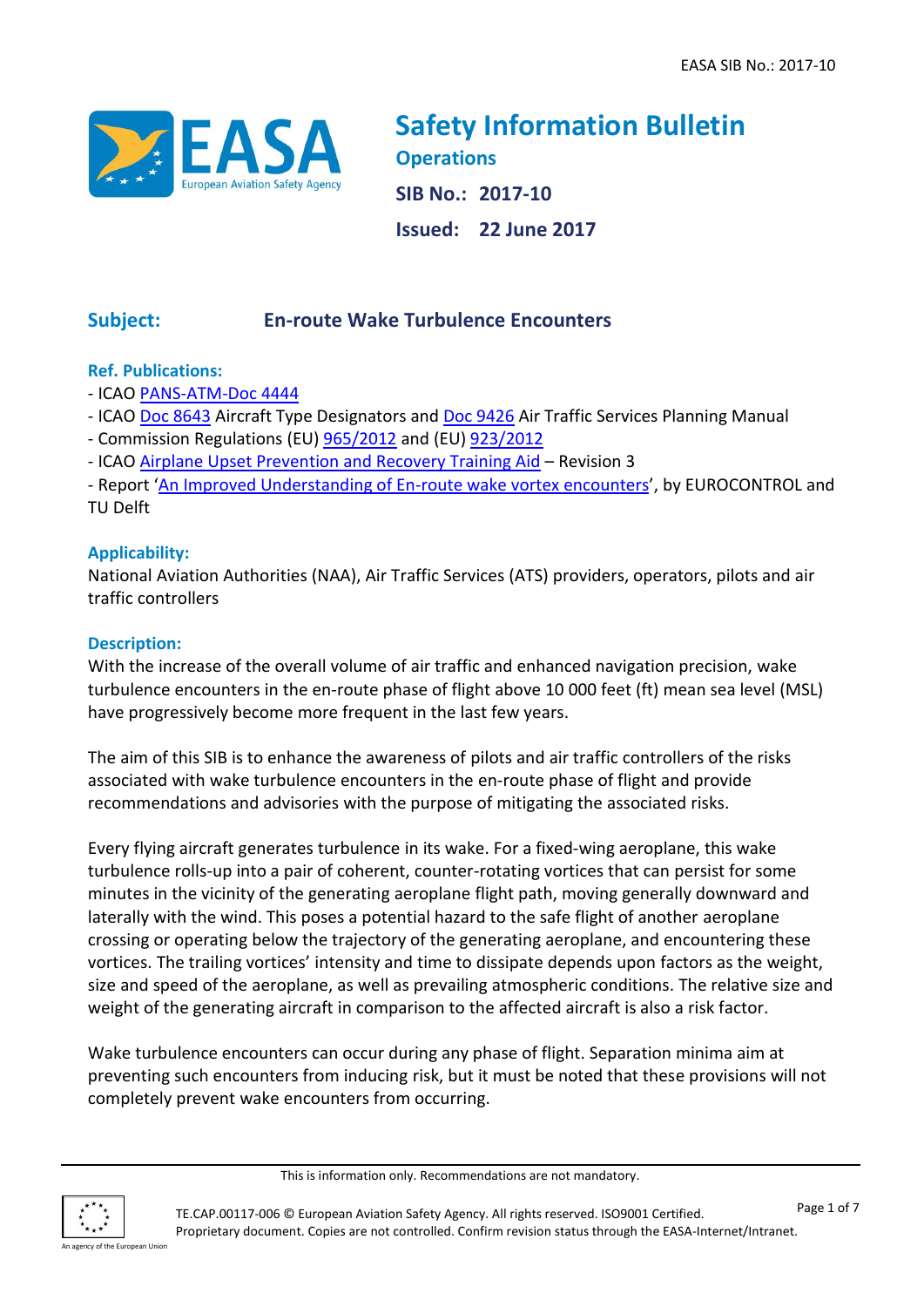The basic effects of wake turbulence encounter on a following aeroplane are induced roll, vertical acceleration (can be negative) and loss or gain of altitude. The greatest danger is typically the induced roll that can lead to a loss of control and possible injuries to cabin crew and passengers.

En-route, the vortices evolves in altitudes at which the rate of decay leads to a typical persistence of 2-3 minutes, with a typical sink rate of about 400ft/min. Wakes will also be transported by wind.

Considering the high operating air speeds in cruise and the standard 1000 ft vertical separation in RVSM airspace, wake can be encountered up to 25 nautical miles (NM) behind the generating aeroplane. The most significant encounters are reported within a distance of 15 NM. However, no specific horizontal wake turbulence separation minima are detailed within PANS-ATM for en-route flight, with States utilising procedural or surveillance-based separation minima.

The encounters are mostly reported by pilots as sudden and unexpected events. The awareness of hazardous traffic configuration and risk factors is therefore of particular importance to anticipate, avoid and manage possible wake encounters.

In the en-route phase of flight, three major factors contribute to increase the likelihood of wake turbulence:

- 1. Crossing traffic situation: In the case that crossing traffic is climbing or descending in proximity (either the generating or following aeroplane), the wake generated might cross the follower's trajectory with minimum time for decay, so stronger wake turbulence might be encountered.
- 2. Thermal tropopause altitude: Wake vortex decays more slowly below the tropopause where there is therefore an increased risk of encountering severe wake turbulence.
- 3. Weight of the generating aeroplane: Heavier aeroplane types generate stronger wake vortices and are likely to induce more severe wake turbulence encounters, especially for smaller aeroplane types.

The typical hazardous trajectory crossing configurations are the following. They are shown hereafter in a vertical plane, although the respective flight path might also be crossing on the horizontal plane. When crossing horizontally, the lower the crossing angle the higher the wake effect. See the examples as shown on pages 3, 4 and 5 of this SIB.

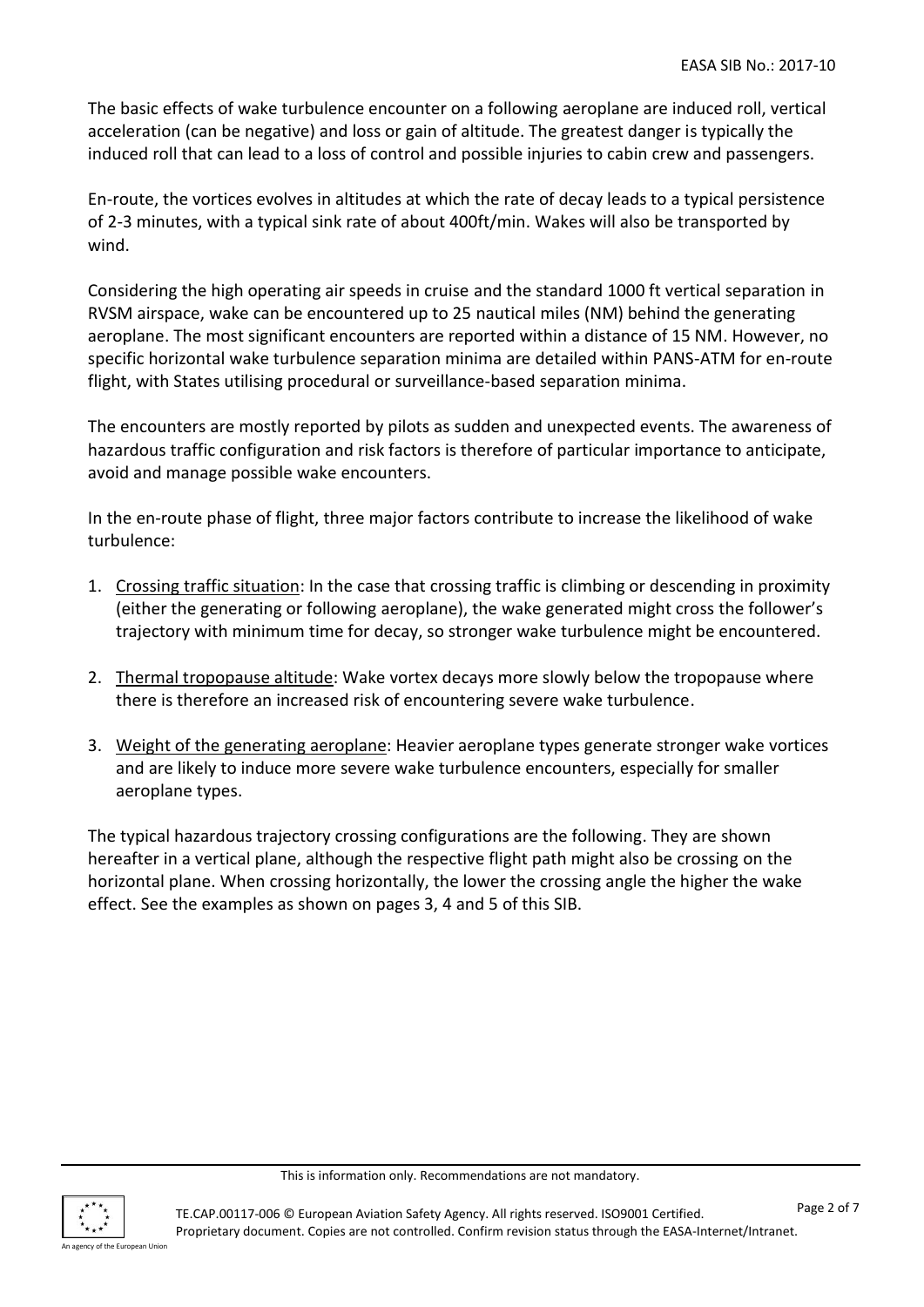# a) Follower climbing

i. Generator climbing ahead



ii. Generator flying level



iii. Generator descending ahead



This is information only. Recommendations are not mandatory.

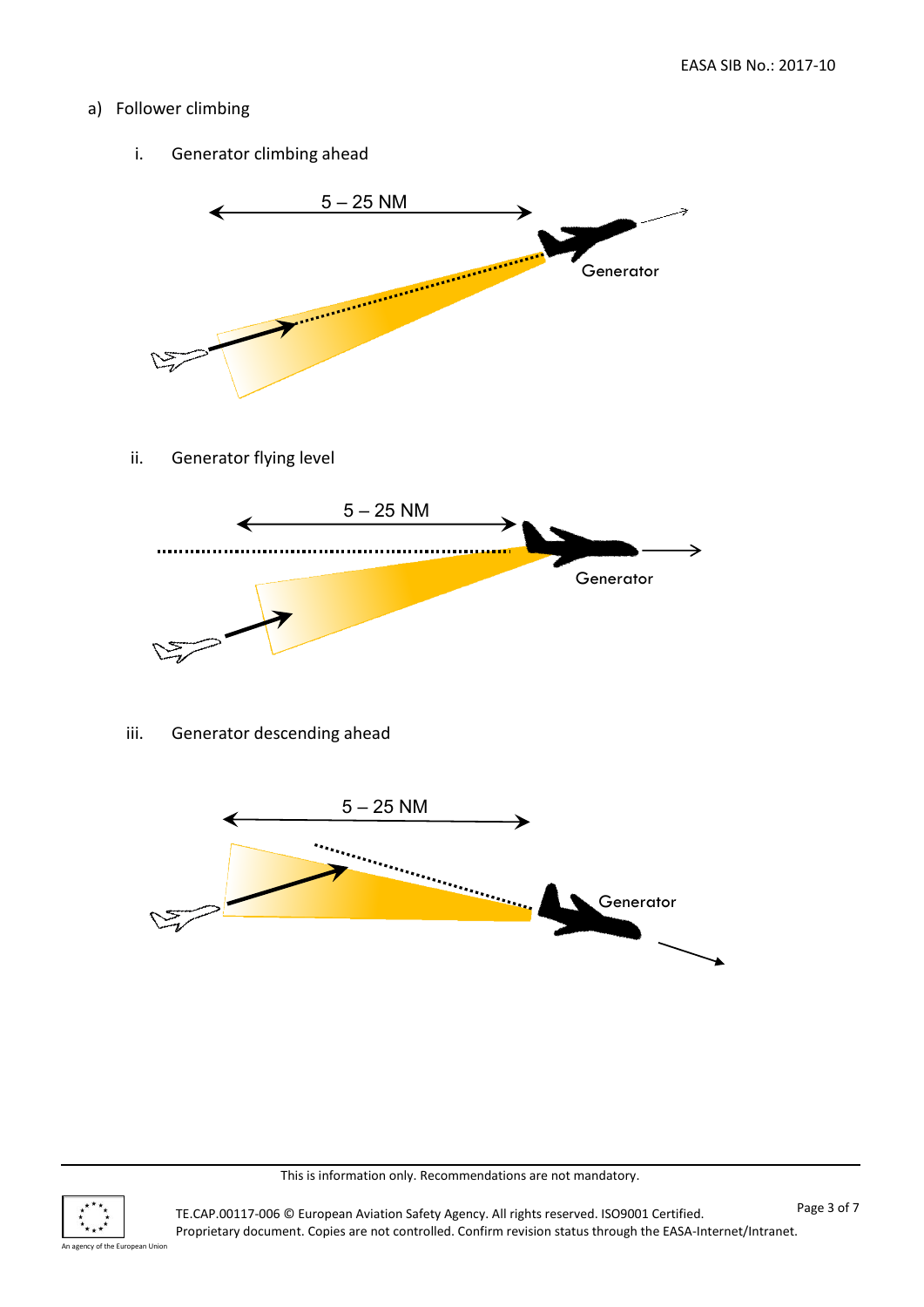#### b) Follower flying level

i. Generator climbing ahead



ii. Generator flying level - crossing above level in opposite direction



This is information only. Recommendations are not mandatory.



TE.CAP.00117-006 © European Aviation Safety Agency. All rights reserved. ISO9001 Certified. Proprietary document. Copies are not controlled. Confirm revision status through the EASA-Internet/Intranet.

An agency of the European Union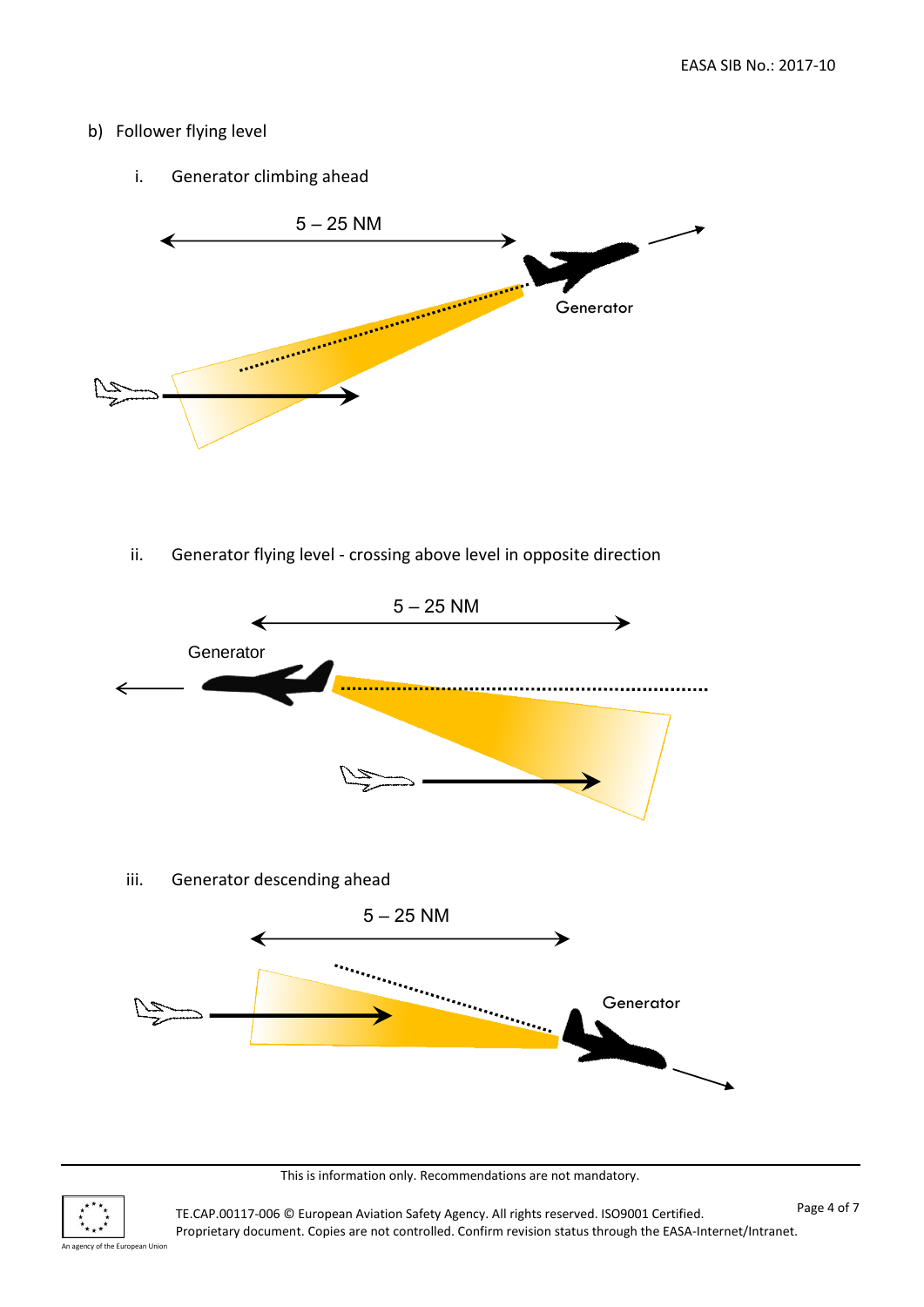#### c) Follower descending



This is information only. Recommendations are not mandatory.



TE.CAP.00117-006 © European Aviation Safety Agency. All rights reserved. ISO9001 Certified. Proprietary document. Copies are not controlled. Confirm revision status through the EASA-Internet/Intranet.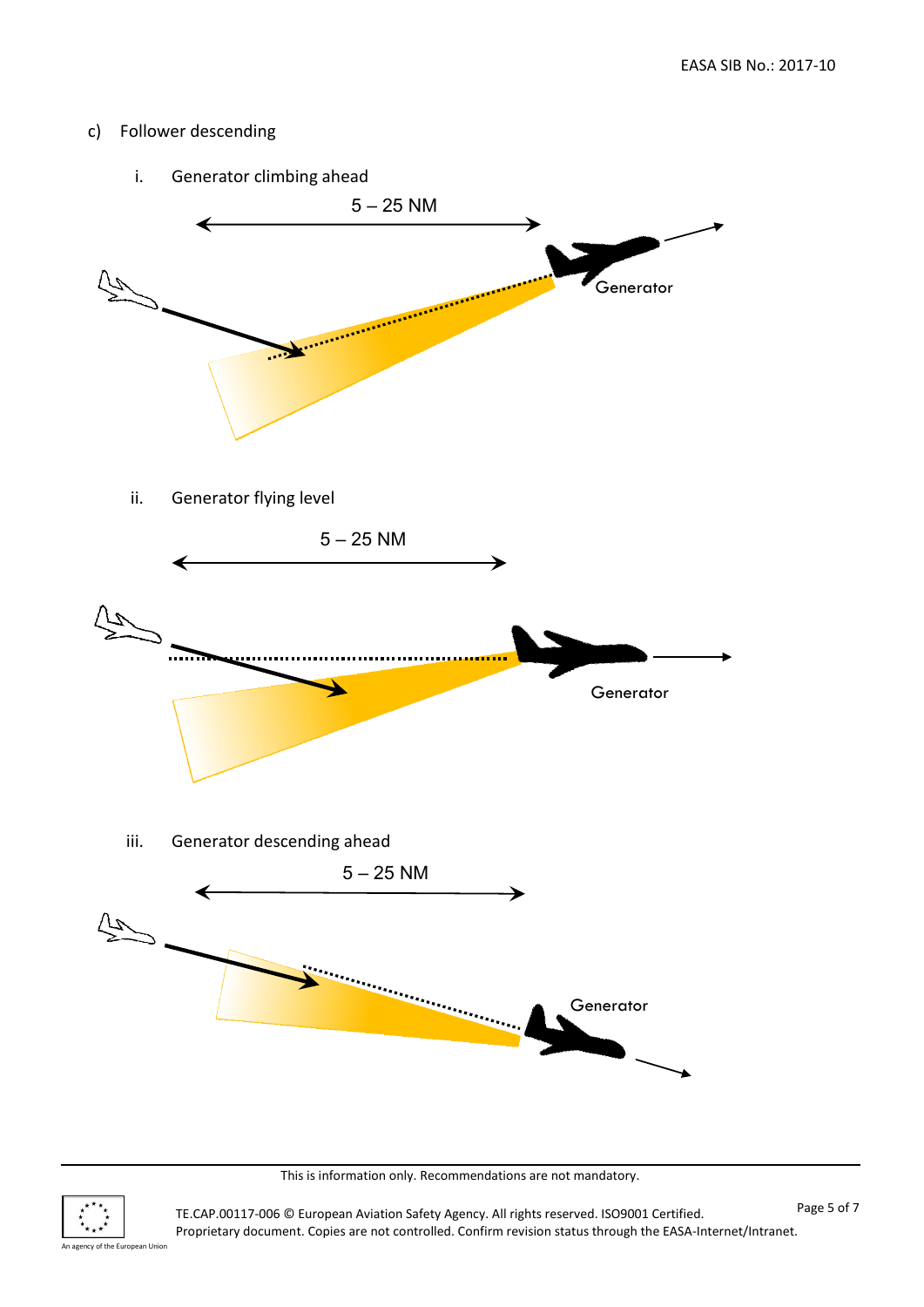Note: The variability in the generator aeroplane rate of climb or descent makes it quite difficult to estimate exactly where the vortex is. Consequently, during the en-route phase of flight, Pilots should expect possible wake encounters when other traffics in proximity appear to be on similar tracks ahead, crossing above your level, climbing or descending ahead through your flight path, while wind direction is likely to move the wake towards your trajectory.

In the future, appropriate system support functions to also inform and warn Air Traffic Controllers of potentially hazardous wake encounters may be developed.

### **Recommendation(s):**

### **As precautionary measures, operators and pilots should be aware that**:

- As foreseen in Reg. 965/2012 AMC1 to CAT.OP.MPA.170, the announcement to passengers should include an invitation to keep their seat belts fastened, even when the seat belt sign is off, unless moving around the cabin. This minimises the risk of passenger injury in case of a turbulence encounter en-route (wake or atmospheric).
- As indicated in ICAO PANS-ATM, for aeroplanes in the Heavy wake turbulence category or Airbus A380-800, the word "HEAVY" or "SUPER", respectively, should be included immediately after the aeroplane call sign in the initial radiotelephony contact between such aeroplanes and ATS units.
- When possible, condensation trails should be used to visualise wakes and estimate if their flight path brings them across.
- More attention should be given when flying below the tropopause altitude, as the likelihood of wake encounter increases. The tropopause altitude varies (between days, between locations) and can be found on meteorological charts.
- Upwind lateral offset should be used if the risk of a wake encounter is suspected, when allowed by airspace regulations or via specific ATC approval. Also, a change of FL to cross "HEAVY" or "SUPER" traffics from above can be used when feasible and authorised by ATC.

#### **ATS providers should be aware that**:

- An important mitigating measure consists in ensuring the awareness of en-route Air Traffic Controllers about the risk factors and configurations, based on the information provided in this document and other relevant material, and about local sector traffic flows at high risk of wake turbulence encounters. The objective could be achieved through flyers, e-learning, and a refresher training module.
- Precautionary best practices may consist of the following.
	- o Assess the local needs for the mitigation of en-route wake turbulence encounter risks, and for implementing appropriate system support functions to inform and warn Air Traffic Controllers of potentially hazardous wake encounters, in view of warning Pilots and/or taking appropriate actions. Until a systemic solution would be available, initial measures may consist of introducing local practices for the types of aircraft and traffic geometries/configurations considered as high risk of generating potentially hazardous